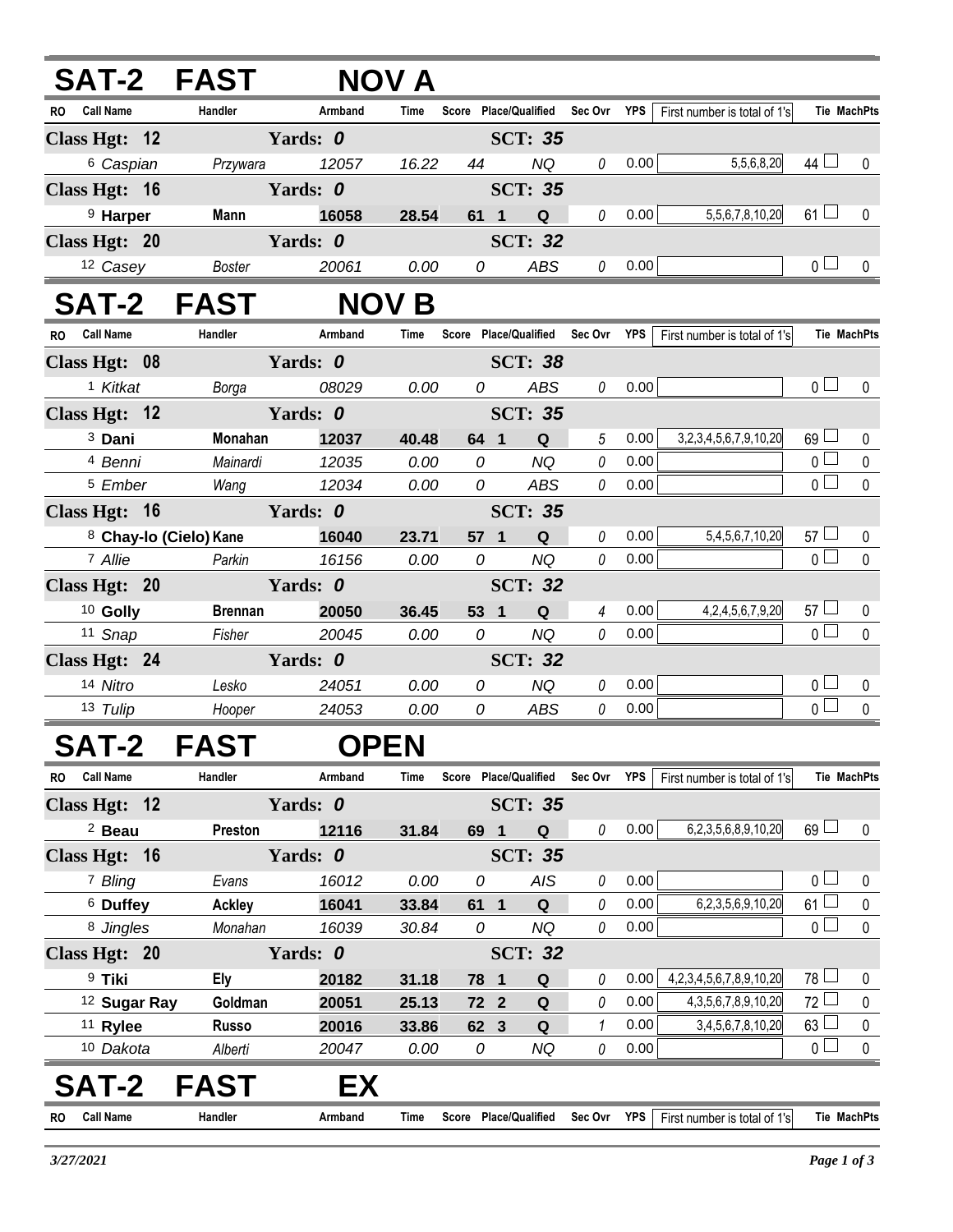| Class Hgt: 08                 |                    | Yards: 0       |               |           | <b>SCT: 38</b>                    |                |              |                                   |                                  |                |
|-------------------------------|--------------------|----------------|---------------|-----------|-----------------------------------|----------------|--------------|-----------------------------------|----------------------------------|----------------|
| <sup>5</sup> Misty            | Gregory            | 08231          | 28.25         | 0         | <b>NQ</b>                         | 0              | 0.00         |                                   | $\overline{0}$                   | $\mathbf 0$    |
| Class Hgt: 12                 |                    | Yards: 0       |               |           | <b>SCT: 35</b>                    |                |              |                                   |                                  |                |
| 10 Kylie                      | Parkin             | 12232          | 39.55         | $-4$      | <b>NQ</b>                         | 4              | 0.00         |                                   | $\overline{0}$                   | 0              |
| <sup>9</sup> Clipper          | Sangenito          | 12233          | 41.59         | 48        | <b>NQ</b>                         | 6              | 0.00         | 2,4,5,6,8,9,20                    | $54 \Box$                        | $\pmb{0}$      |
| 8 Bruno                       | Weiss              | 12235          | 49.49         | $-14$     | <b>NQ</b>                         | 14             | 0.00         |                                   | $\overline{0}$                   | $\pmb{0}$      |
| Class Hgt: 16                 |                    | Yards: 0       |               |           | <b>SCT: 35</b>                    |                |              |                                   |                                  |                |
| 23 Danny                      | Condit             | 16238          | 38.92         | $-3$      | <b>NQ</b>                         | $\mathfrak{Z}$ | 0.00         |                                   | $\overline{0}$                   | $\pmb{0}$      |
| Class Hgt: 20                 |                    | Yards: 0       |               |           | <b>SCT: 32</b>                    |                |              |                                   |                                  |                |
| <sup>29</sup> Blake           | <b>Murdock</b>     | 20259          | 28.79         | 80 1      | Q                                 | 0              | 0.00         | 6,2,3,4,5,6,7,8,9,10,20           | $80$ $\Box$                      | 0              |
| 31 Kaio                       | Minnella           | 20044          | 34.54         | $-2$      | <b>NQ</b>                         | $\overline{c}$ | 0.00         |                                   | $\overline{0}$                   | $\pmb{0}$      |
| 30 Sam                        | MacLeod            | 20255          | 0.00          | 0         | ABS                               | 0              | 0.00         |                                   | $\overline{0}$                   | $\mathbf 0$    |
| SAT-2 FAST                    |                    | <b>MAS</b>     |               |           |                                   |                |              |                                   |                                  |                |
| <b>Call Name</b><br><b>RO</b> | Handler            | Armband        | Time          |           | Score Place/Qualified Sec Ovr YPS |                |              | First number is total of 1's      | Tie MachPts                      |                |
| Class Hgt: 12                 |                    | Yards: 0       |               |           | <b>SCT: 35</b>                    |                |              |                                   |                                  |                |
| <sup>7</sup> Sadie            | Gregory            | 12117          | 26.94         | 66 1      | $\mathbf Q$                       | 0              | 0.00         | 6,4,5,6,7,8,10,20                 | $66$ $\Box$                      | $\mathbf 0$    |
| Class Hgt: 16                 |                    | Yards: 0       |               |           | <b>SCT: 35</b>                    |                |              |                                   |                                  |                |
| <sup>14</sup> Figment         | Vargas             | 16161          | 25.85         | 80        | $\mathbf Q$<br>$\blacksquare$     | 0              | 0.00         | 6,2,3,4,5,6,7,8,9,10,20           | $80$ $\Box$                      | $\mathbf 0$    |
| 17 E.V.                       | Gichner            | 16154          | 31.42         | 80 2      | Q                                 | 0              | 0.00         | 6,2,3,4,5,6,7,8,9,10,20           | 80 <sup>1</sup>                  | $\pmb{0}$      |
| 13 Sawyer                     | Ondeyka            | 16245          | 32.87         | 78 3      | Q                                 | 0              | 0.00         | 4, 2, 3, 4, 5, 6, 7, 8, 9, 10, 20 | $78$ $\Box$                      | $\pmb{0}$      |
| 18 Nell                       | Lesko              | 16149          | 24.45         | 774       | ${\bf Q}$                         | 0              | 0.00         | 3,2,3,4,5,6,7,8,9,10,20           | 77 <sup>°</sup>                  | $\pmb{0}$      |
| 21 Lici                       | Cimprich           | 16144          | 36.70         | 77        | Q                                 | $\mathbf{1}$   | 0.00         | 4, 2, 3, 4, 5, 6, 7, 8, 9, 10, 20 | 78 L                             | $\pmb{0}$      |
| <sup>20</sup> Frankie         | Koehler            | 16145          | 29.87         | 67        | Q                                 | 0              | 0.00         | 5,2,4,5,6,7,8,10,20               | 67                               | $\pmb{0}$      |
| $16$ Joy                      | <b>Stoddard</b>    | 16157          | 35.85         | 66        | $\mathbf Q$                       | 0              | 0.00         | 6,4,5,6,7,8,10,20                 | $66$ $\Box$                      | $\pmb{0}$      |
| 22 Luna                       | Bogert             | 16142          | 40.72         | $-5$      | <b>NQ</b>                         | 5              | 0.00         |                                   | $\overline{0}$                   | $\pmb{0}$      |
| 15 Hula                       | Ancona             | 16158          | 31.71         | 0         | <b>NQ</b>                         | 0              | 0.00         |                                   | $\overline{0}$                   | $\pmb{0}$      |
| 19 Beanie                     | Shaw               | 16146          | 0.00          | 0         | ABS                               | 0              | 0.00         |                                   | $\overline{0}$                   | $\pmb{0}$      |
| Class Hgt: 20                 |                    | Yards: 0       |               |           | <b>SCT: 32</b>                    |                |              |                                   |                                  |                |
| 25 Nitro                      | Chernack           | 20257          | 31.14         | 72 1      | Q                                 | 0              | 0.00         | 6,2,3,4,5,6,7,9,10,20             | $72 \Box$                        | 0              |
| <sup>24</sup> Declan          | Minnella           | 20185          | 29.12         | 66 2      | $\mathbf Q$                       | 0              | 0.00         | 6,4,5,6,7,8,10,20                 | $66\Box$                         | 0              |
| 27 Rona                       | Schowalter         | 20195          | 36.61         | $-4$      | <b>NQ</b>                         | 4              | 0.00         |                                   | $\overline{0}$<br>$\overline{0}$ | $\pmb{0}$      |
| 26 Hops<br>28 Kiana           | Mellon<br>Kraeuter | 20202<br>20188 | 35.90<br>0.00 | $-3$<br>0 | <b>NQ</b><br>ABS                  | 3<br>0         | 0.00<br>0.00 |                                   | $\overline{0}$ $\Box$            | 0<br>$\pmb{0}$ |
| Class Hgt: 24                 |                    | Yards: 0       |               |           | <b>SCT: 32</b>                    |                |              |                                   |                                  |                |
| 32 Rhyze                      | Turner             | 24210          | 0.00          | 0         | <b>NQ</b>                         | 0              | 0.00         |                                   | $\overline{0}$                   | $\mathbf 0$    |
| Class Hgt: 24C                |                    | Yards: 0       |               |           | <b>SCT: 32</b>                    |                |              |                                   |                                  |                |
| 33 Chick                      | <b>Mosner</b>      | 24C218         | 33.92         | 76 1      | Q                                 | $\mathbf{1}$   | 0.00         | 3,2,3,4,5,6,7,8,9,10,20           | 77 $\Box$                        | $\mathbf 0$    |
| <b>SAT-2</b>                  | <b>FAST</b>        |                | <b>NOV P</b>  |           |                                   |                |              |                                   |                                  |                |
| <b>Call Name</b><br><b>RO</b> | Handler            | Armband        | Time          |           | Score Place/Qualified             | Sec Ovr YPS    |              | First number is total of 1's      | Tie MachPts                      |                |
| Class Hgt: 12                 |                    | Yards: 0       |               |           | <b>SCT: 38</b>                    |                |              |                                   |                                  |                |
| <sup>2</sup> Cheyenne         | <b>Miller</b>      | 12026          | 27.84         | 76 1      | $\mathbf Q$                       | 0              | 0.00         | 6,2,3,5,6,7,8,9,10,20             | $76 \Box$                        | $\mathbf 0$    |